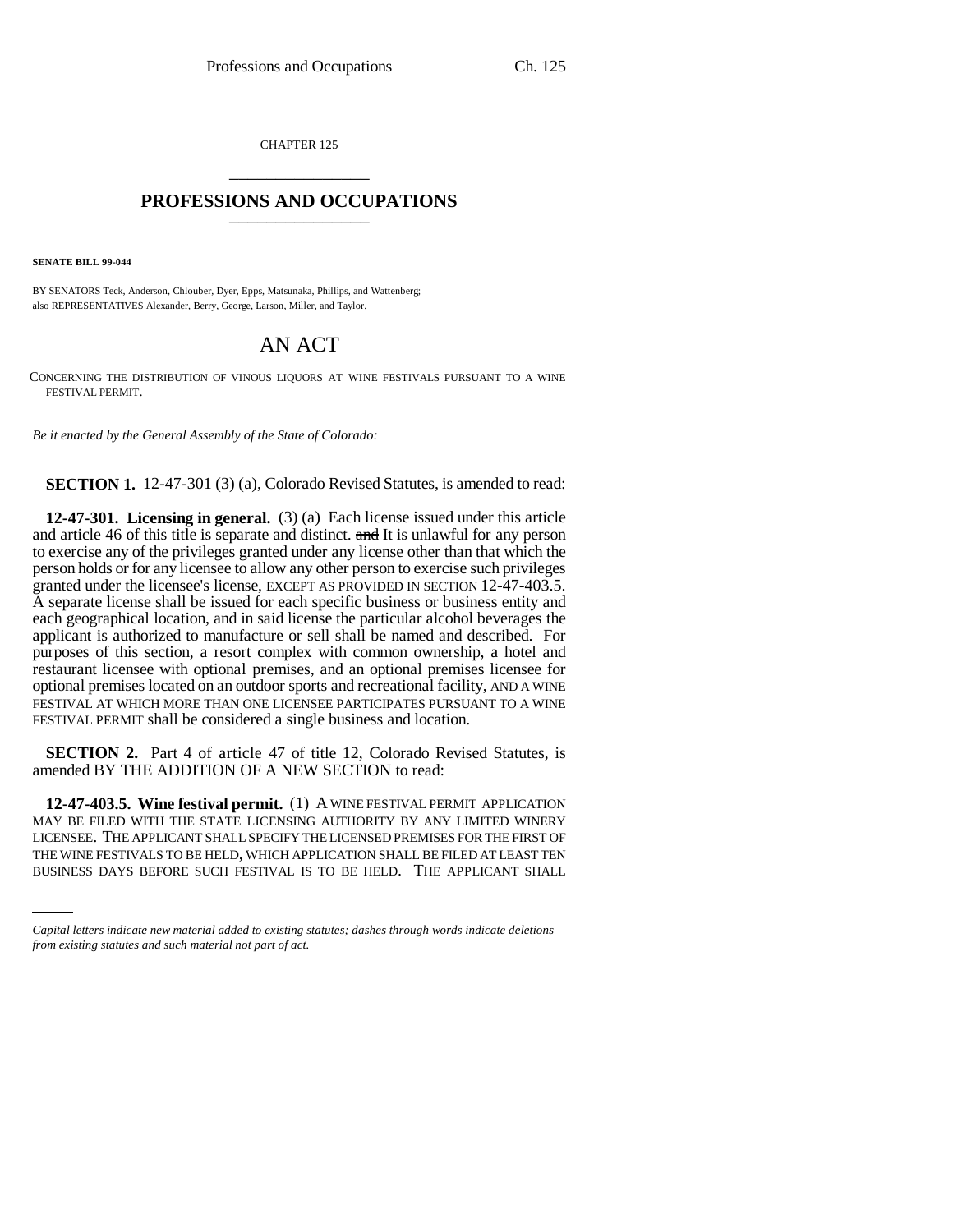## Ch. 125 Professions and Occupations

INCLUDE A TWENTY-FIVE DOLLAR ANNUAL PROCESSING FEE WITH THE APPLICATION FILED WITH THE STATE LICENSING AUTHORITY. SUCH FEE SHALL ENTITLE THE PERMITTEE TO USE THE WINE FESTIVAL PERMIT FOR TWELVE MONTHS FROM THE DATE OF ISSUANCE, SO LONG AS SUCH PERMITTEE NOTIFIES THE STATE LICENSING AUTHORITY AND THE APPROPRIATE LOCAL LICENSING AUTHORITY OF THE LOCATION OF ALL OTHER WINE FESTIVALS UNDER THIS PERMIT AT LEAST TEN BUSINESS DAYS BEFORE ANY SUCH FESTIVAL IS TO BE HELD. A WINE FESTIVAL PERMIT SHALL ENTITLE THE PERMITTEE TO HOLD NO MORE THAN NINE WINE FESTIVALS DURING THE TWELVE-MONTH PERIOD.

(2) THE APPLICANT SHALL BE THE LIMITED WINERY LICENSEE FILING THE APPLICATION, BUT ANY WINE FESTIVAL PERMIT THAT IS ISSUED AS A RESULT OF SUCH APPLICATION SHALL BE CONSIDERED TO BE JOINTLY HELD BY THE PERMITTEE AND THE PARTICIPATING LIMITED WINERY LICENSEES.

(3) NOTIFICATION OF ALL SUBSEQUENT FESTIVALS SHALL BE BY SUPPLEMENTAL APPLICATION, AS APPROVED BY THE STATE LICENSING AUTHORITY.

(4) THE STATE LICENSING AUTHORITY MAY DENY A WINE FESTIVAL PERMIT OR SUPPLEMENTAL APPLICATION FOR ANY OF THE FOLLOWING REASONS:

(a) A DOCUMENTED HISTORY OF VIOLATIONS OF THIS ARTICLE OR RULES ISSUED UNDER THIS ARTICLE BY ANY PARTICIPATING LICENSEE;

(b) THE FILING OF AN INCOMPLETE OR LATE APPLICATION; OR

(c) A FINDING THAT THE APPLICATION, IF GRANTED, WOULD RESULT IN VIOLATIONS OF THIS ARTICLE OR RULES ISSUED UNDER THIS ARTICLE OR VIOLATIONS OF THE LAWS OF A LOCAL GOVERNMENT.

(5) AFTER THE ISSUANCE OF AN INITIAL WINE FESTIVAL PERMIT, ALL SUPPLEMENTAL APPLICATIONS THAT ARE COMPLETE AND FILED IN A TIMELY MANNER SHALL BE DEEMED APPROVED UNLESS THE STATE LICENSING AUTHORITY PROVIDES THE PERMITTEE WITH A NOTICE OF DENIAL AT LEAST SEVENTY-TWO HOURS PRIOR TO THE DATE OF THE EVENT.

(6) THE PERMITTEE AND PARTICIPATING LIMITED WINERY LICENSEES ARE AUTHORIZED TO USE THE LICENSED PREMISES JOINTLY TO CONDUCT WINE TASTINGS AND SELL ANY VINOUS LIQUORS MANUFACTURED BY A COLORADO LIMITED WINERY. NO WINE FESTIVAL PERMIT SHALL AUTHORIZE THE PERMITTEE TO USE THE LICENSED PREMISES FOR MORE THAN SEVENTY-TWO HOURS FOR ANY ONE WINE FESTIVAL.

(7) IF A VIOLATION OF THIS ARTICLE OCCURS DURING A WINE FESTIVAL AND THE LIMITED WINERY LICENSEE RESPONSIBLE FOR THE VIOLATION CAN BE IDENTIFIED, SUCH LICENSEE MAY BE CHARGED AND THE APPROPRIATE PENALTIES SHALL APPLY. IF THE RESPONSIBLE PARTY CANNOT BE IDENTIFIED, THE STATE LICENSING AUTHORITY MAY SEND A WRITTEN NOTICE TO EVERY LICENSEE IDENTIFIED ON THE PERMIT APPLICATION AND MAY FINE EACH THE SAME DOLLAR AMOUNT, WHICH AMOUNT SHALL NOT EXCEED TWENTY-FIVE DOLLARS PER LICENSEE OR TWO HUNDRED DOLLARS IN THE AGGREGATE. NO JOINT FINE LEVIED PURSUANT TO THIS SUBSECTION (7) SHALL APPLY TO THE REVOCATION OF THE LIMITED WINERY LICENSEE'S LICENSE UNDER